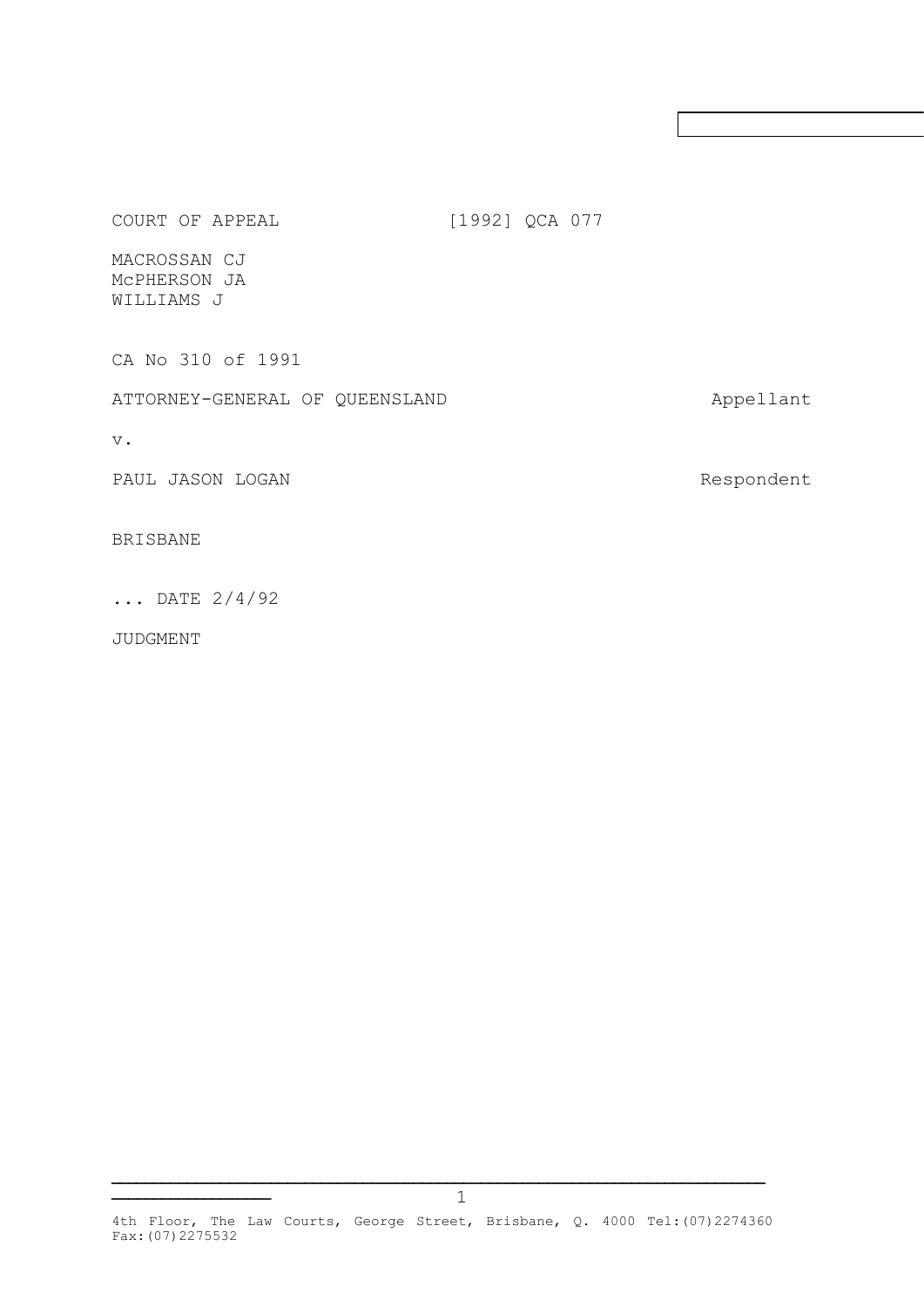## JUDGMENT

THE CHIEF JUSTICE: This is an appeal by The Honourable the Attorney-General against sentence. The respondent was a young man of 19 years when sentence was passed.

There were two offences which took place on 14 May 1991. The first was the serious matter. It was of unlawfully doing grievous bodily harm to the male complainant identified in the proceedings. On that count, the learned sentencing Judge imposed a six month custodial term and ordered that the respondent be subject to probation for three years.

The second matter was something which arose on the same occasion. The respondent assaulted the female complainant involved in the first charge. On that matter, the respondent was sentenced to a custodial term of one month, to be served concurrently.

The events happened outside a nightclub in the early hours of the morning. A fight commenced - it seems reasonable to call it a fight as a description as useful as any - it commenced because the respondent approached the female complainant and the male complainant then returned, or intervened, and there followed an exchange of something which could have been regarded as provocation, not in the legal sense, but sufficient to cause the fight to begin. That, in itself,

**\_\_\_\_\_\_\_\_\_\_\_\_\_\_\_\_\_\_\_\_\_\_\_\_\_\_\_\_\_\_\_\_\_\_\_\_\_\_\_\_\_\_\_\_\_\_\_\_\_\_\_\_\_\_\_\_\_\_\_\_\_\_\_\_\_\_\_\_\_\_\_\_\_\_\_\_\_\_**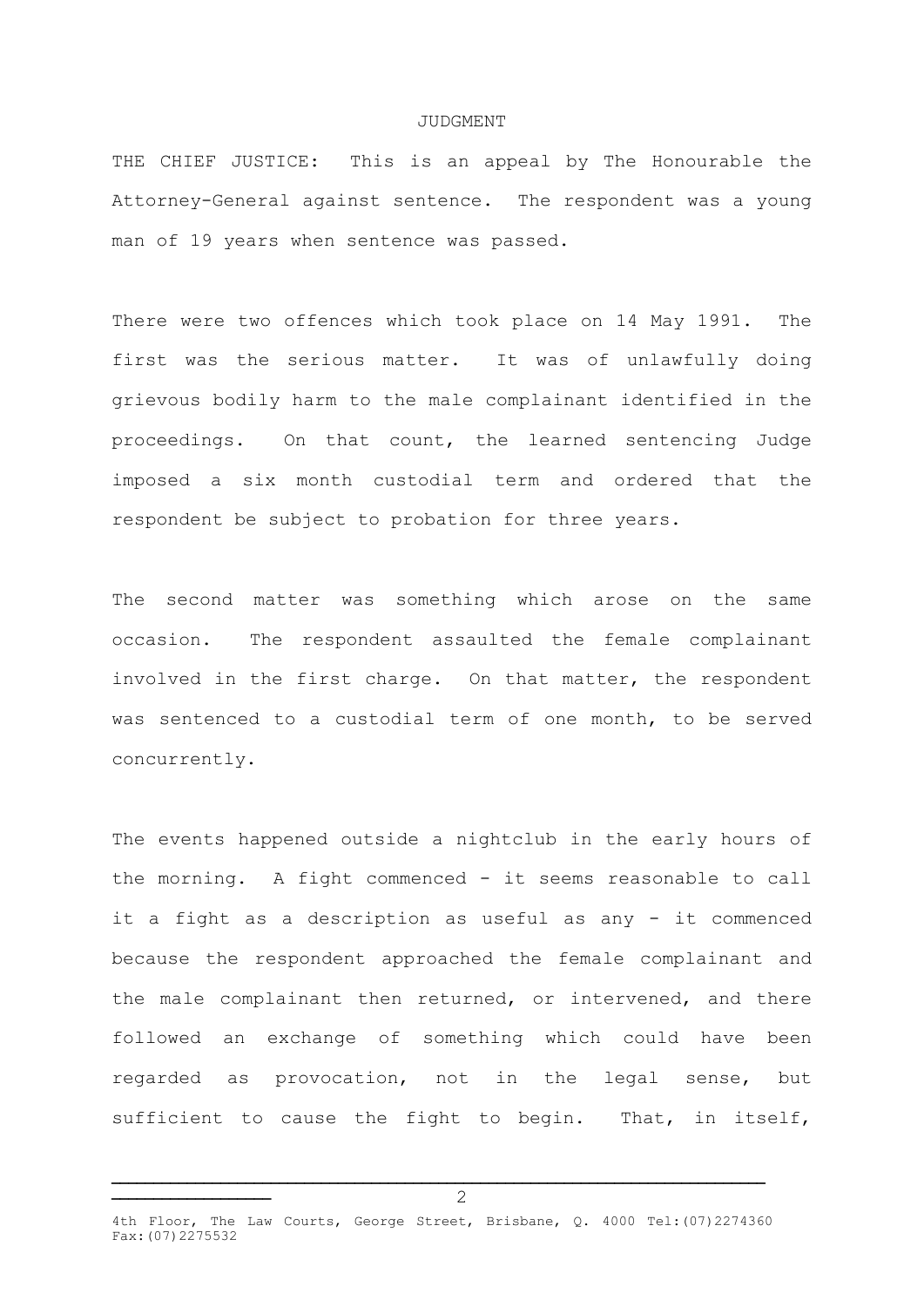might not have been as serious as what followed.

The respondent quickly got the better of the male complainant and knocked him to the ground. The really serious aspect occurs because, at that point, the respondent did not desist in continuing vicious assaults upon the male complainant. He kicked him while he was on the ground and caused very sever injuries and the record discloses their nature.

He caused the complainant to suffer a fractured skull in the region of the occipital bone at the back of the head. The medical description then is a right haemotempinum, a rupture of the right ear canal. There was laceration and depression of the left tempero parietal area, laceration to the left supraorbital ridge, multiple contusions on his face and a possible fracture of the nose. There was permanent effect flowing from the injuries. The complainant suffers from deafness in his right ear. It may be only partial deafness, it is not clear, but deafness it is.

The female complainant suffered some relatively minor injury and nothing more than a bruise I believe when she attempted to intervene to protect the male complainant after he had been sent to the ground and the assault, which I described as vicious, continued.

The Judge took what might be thought a lenient view. He

**\_\_\_\_\_\_\_\_\_\_\_\_\_\_\_\_\_\_\_\_\_\_\_\_\_\_\_\_\_\_\_\_\_\_\_\_\_\_\_\_\_\_\_\_\_\_\_\_\_\_\_\_\_\_\_\_\_\_\_\_\_\_\_\_\_\_\_\_\_\_\_\_\_\_\_\_\_\_**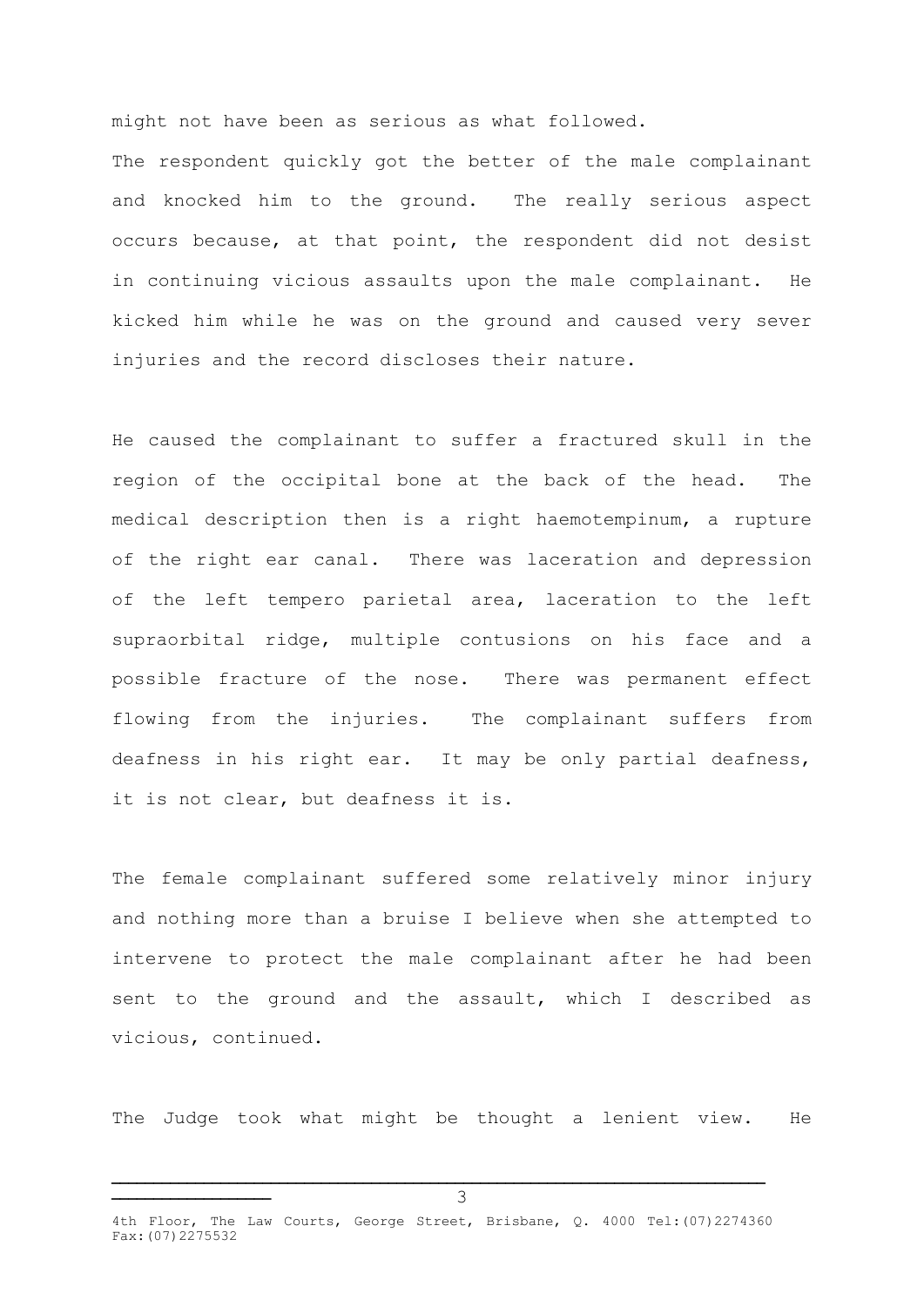appears, looking at his reasons, to have been particularly impressed by the youth of the respondent and by the fact that he had not previously been offered probation or any community based program even though he had been convicted of assault previously in circumstances which must be regarded as relevant. I shall mention that in a moment.

The Judge proceeded to offer what he described as a chance to the respondent. The question for us is whether that chance was justified. On 21 June 1989, the respondent was convicted amongst other charges of assault occasioning bodily harm. This assault was one on a female and as we interpret the criminal history sheet with the assistance of counsel he was sentenced to a term of one month's imprisonment in respect of it. It is a serious feature of the case that not long after having been convicted on this first assault to which I have just referred, he should have been involved in a further extremely serious episode, that is the matter involved in the present case.

This is so, although at the time of the second offence with which we are concerned, he was still only 19 years of age. The learned sentencing Judge, it seems to me, appears to have over emphasised factors pointing, as he appears to have thought, to amelioration. He failed, it appears to me with respect, to take sufficiently into account the features of

**\_\_\_\_\_\_\_\_\_\_\_\_\_\_\_\_\_\_\_\_\_\_\_\_\_\_\_\_\_\_\_\_\_\_\_\_\_\_\_\_\_\_\_\_\_\_\_\_\_\_\_\_\_\_\_\_\_\_\_\_\_\_\_\_\_\_\_\_\_\_\_\_\_\_\_\_\_\_**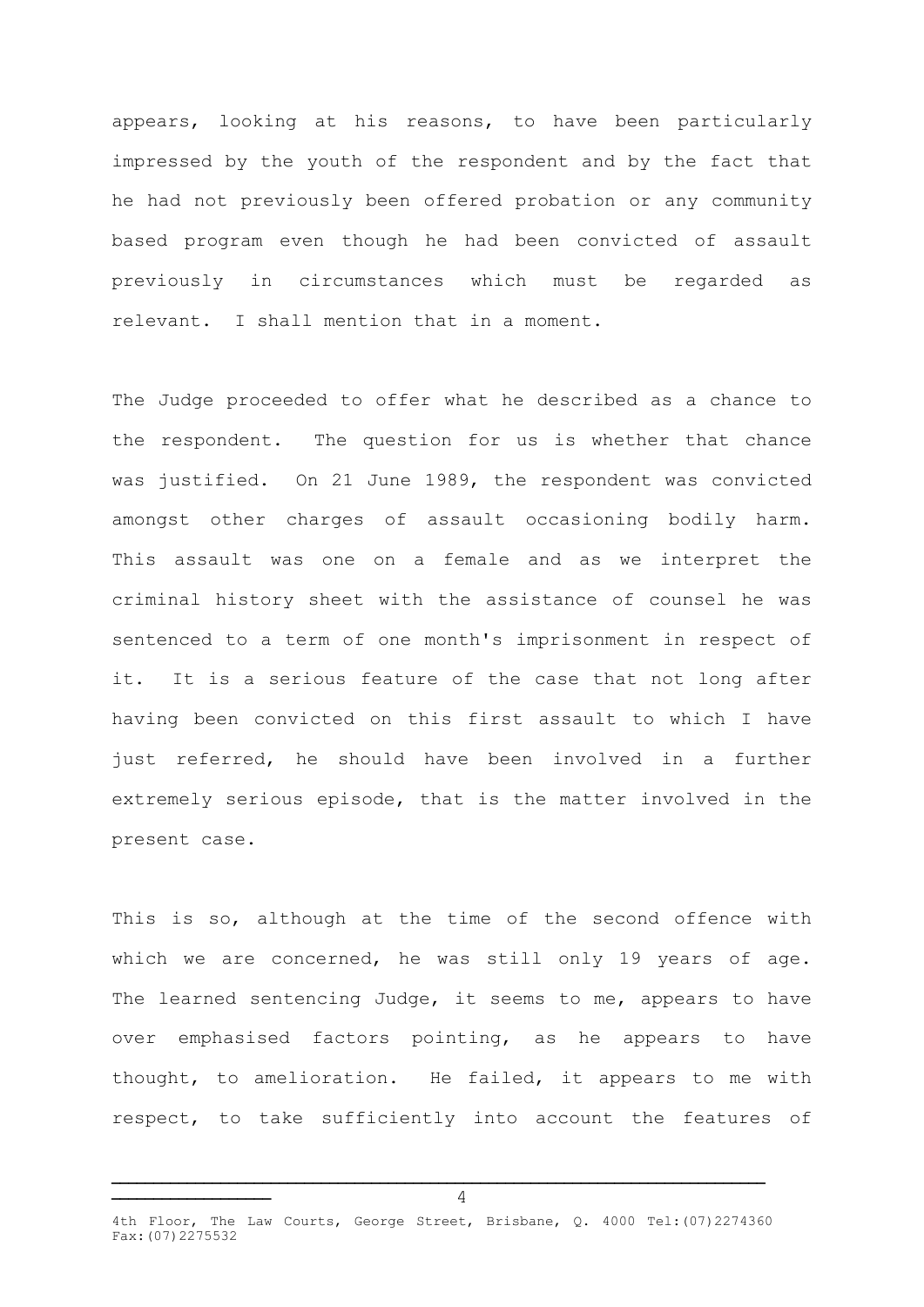seriousness which the case exhibits. We have had the benefit of looking at photographs, exhibits in the case, taken of the male complainant after the assault and showing the condition to which he had been reduced.

A case relied on considerably below, it appears, was R v. Davis CA 336 of 1990. The Crown referred to that case, which when examined was one where the Appeal Court interfered to order a term of imprisonment of two and a half years with a recommendation for consideration for parole after serving nine months of the term in question. The reliance on that authority calls for some limitation on the freedom which this Court might otherwise have felt was appropriate in the matter, if it were approaching it afresh, uninhibited by the sentence actually imposed by the Judge in this case and that authority very much relied upon by the Crown below.

In any event, I think that the sentence imposed was unduly light considering the circumstances of the case and that we are justified in interfering and should in fact interfere. I would allow the appeal, set aside the sentences imposed below and order that the respondent be sentenced to a term of imprisonment of two and a half years, adding a recommendation that he be considered for parole after he has served one year of that term; the term of imprisonment and the recommendation both to date from the original conviction.

**\_\_\_\_\_\_\_\_\_\_\_\_\_\_\_\_\_\_\_\_\_\_\_\_\_\_\_\_\_\_\_\_\_\_\_\_\_\_\_\_\_\_\_\_\_\_\_\_\_\_\_\_\_\_\_\_\_\_\_\_\_\_\_\_\_\_\_\_\_\_\_\_\_\_\_\_\_\_**